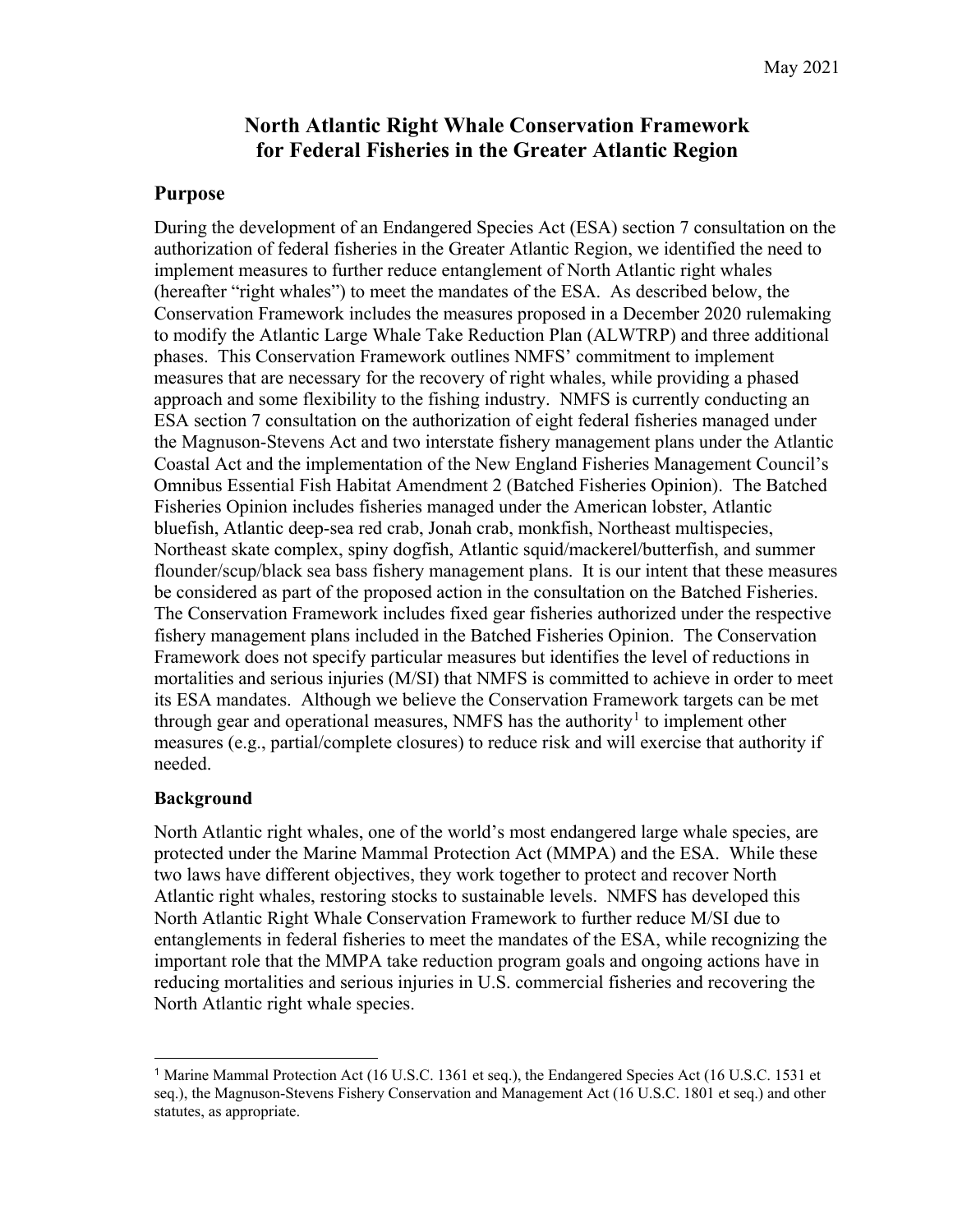Primary threats to the species include climate change, entanglement in fishing gear, and vessel strikes. The fisheries included in this Conservation Framework are fixed gear fisheries in federal waters managed by NMFS' Greater Atlantic Regional Fisheries Office (GARFO) under the Magnuson-Stevens Fishery Conservation and Management Act and the Atlantic Coastal Fisheries Cooperative Management Act. Some of these fisheries are also regulated under the ALWTRP regulations issued pursuant to section 118 of the MMPA. Under the ESA, the impacts of federally-authorized activities are considered under the consultation requirements of section 7 of the ESA. In developing the ESA section 7 Biological Opinion on these fisheries, entanglements in the federal fisheries listed above were estimated to seriously injure or result in the death of an average of approximately five right whales each year<sup>[2](#page-1-0)</sup>. This Conservation Framework outlines ongoing and planned actions to reduce M/SI of right whales incidental to these fisheries under the MMPA and the further reductions needed to meet the mandates of the ESA.

*MMPA: Atlantic Large Whale Take Reduction Program Ongoing and Planned Activities* When incidental mortality or serious injury of marine mammals from commercial fishing exceeds a stock's "potential biological removal" (PBR) level, the MMPA directs NMFS to convene a take reduction team made up of stakeholders from the fishing industry, fishery management councils and commissions, state and federal resource management agencies, the scientific community, and conservation organizations to consider the best available information and develop recommended modifications to commercial fishery operations to reduce M/SI to below a stock's PBR. NMFS considers these recommendations in implementing regulatory and non-regulatory measures under a take reduction plan. The MMPA specifies that the goal of a take reduction plan shall be to reduce M/SI incidental to commercial fishing to below a stock's PBR. First implemented in 1997, the ALWTRP has been modified several times to reduce the risk of mortality and serious injury of large whales incidentally taken in commercial gillnet and trap/pot fisheries. The most recent final rule was published in May 2015 (80 FR 30367, May 28, 2015).

Because of the declining population and the persistent incidental entanglements resulting in M/SI above the stock's PBR, ALWTRP modifications have, and continue to be, directed primarily at reducing the risk of commercial fisheries on right whales. In late 2017, the evidence of a declining population exacerbated by high right whale mortalities caused NMFS to refocus the Atlantic Large Whale Take Reduction Team (ALWTRT) on new modifications to the ALWTRP. NMFS has proposed measures to reduce M/SI (85 FR 86878, December 31, 2020) and is planning to reconvene the ALWTRT to consider additional measures.

In the [current proposed rule,](https://www.fisheries.noaa.gov/new-england-mid-atlantic/marine-mammal-protection/atlantic-large-whale-take-reduction-plan) NMFS has proposed modifications to the ALWTRP that focus on the Northeast Region lobster and Jonah crab trap/pot fisheries. In developing this action, NMFS estimated that to reduce M/SI to below PBR for right whales, entanglement risk across U.S. fisheries (state and federal) needs to be reduced by 60 to 80 percent.

<span id="page-1-0"></span> <sup>2</sup> For information on how these estimates, which include an estimate of observed/unknown cause and unobserved (i.e., cryptic) mortality resulting from entanglement in the fisheries, were calculated, see section 7.2 of the Biological Opinion on the Continued Implementation of Management Measures for the American Lobster, Atlantic Bluefish, Atlantic Deep-Sea Red Crab, Mackerel/Squid/Butterfish, Monkfish, Northeast Multispecies, Northeast Skate Complex, Spiny Dogfish, Summer Flounder/Scup/Black Sea Bass, and Jonah Crab Fisheries.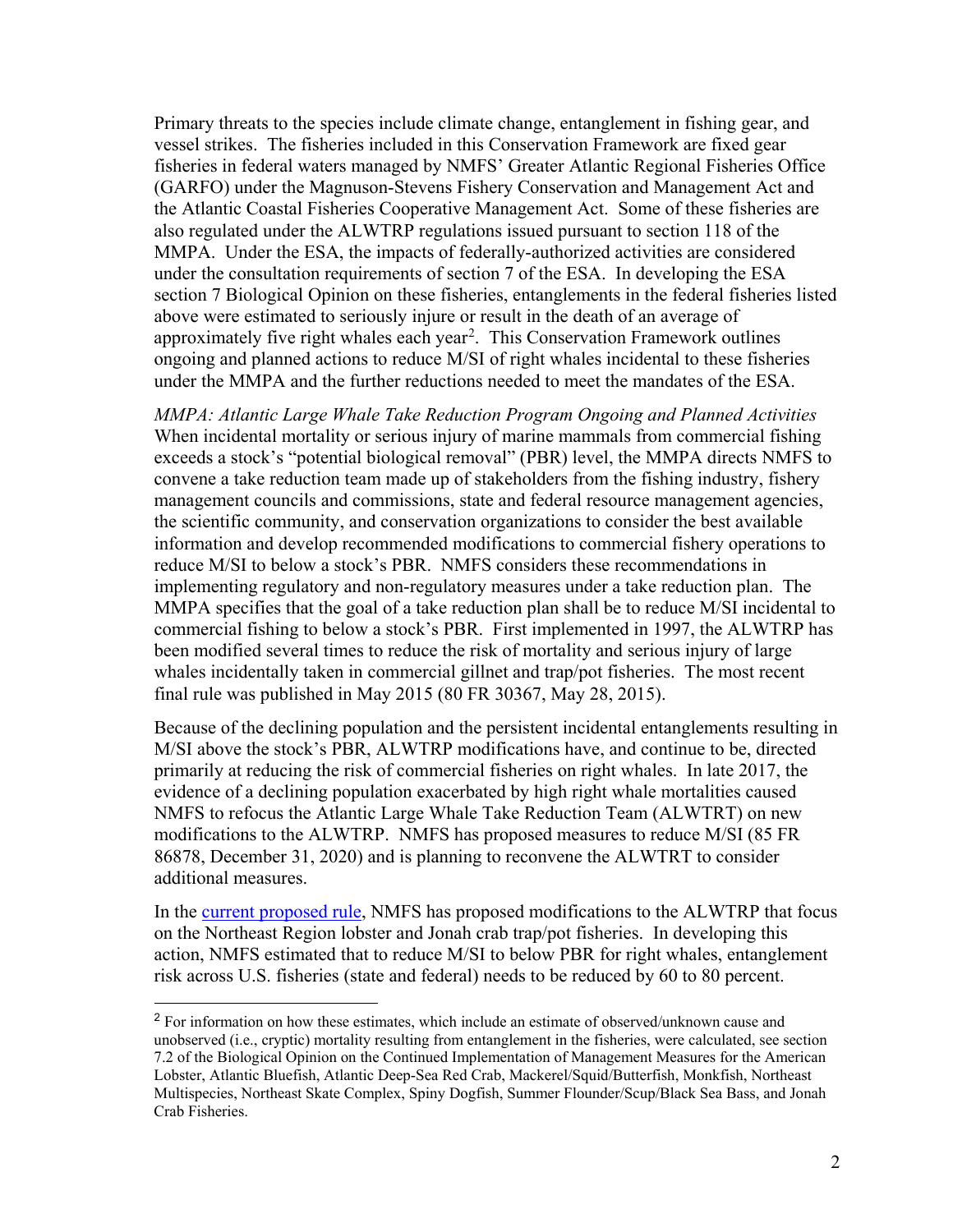However, given additional sources of uncertainty in the 80-percent target, as well as the challenges achieving such a target without substantial economic impacts to the fishery, the ALWTRT focused on recommendations to achieve the lower 60-percent target. Therefore, under the ALWTRP, NMFS has proposed measures to reduce M/SI in the American lobster and Jonah crab pot/trap fisheries in both state and federal waters<sup>[3](#page-2-0)</sup> by an estimated 60 percent. For a full description of how these targets were determined, the ALWTRT discussions, and the proposed measures, see the [Draft Environmental Impact Statement for](https://www.fisheries.noaa.gov/resource/document/draft-environmental-impact-statement-alwtrp-risk-reduction-rule?utm_medium=email&utm_source=govdelivery)  [Amending the Atlantic Large Whale Take Reduction Plan: Risk Reduction Rule.](https://www.fisheries.noaa.gov/resource/document/draft-environmental-impact-statement-alwtrp-risk-reduction-rule?utm_medium=email&utm_source=govdelivery) The measures proposed under the ALWTRT are included as the first phase in this Conservation Framework.

In 2021, the ALWTRT will be asked to recommend modifications to the ALWTRP to address risk in the remaining fixed gear fisheries that use buoy lines, including other trap/pot fisheries and gillnet fisheries coastwide. The ALWTRT has begun discussing risk reduction considerations for late summer scoping. NMFS will consider how any changes to the ALWTRP under this future action contribute to meeting the goals of the Conservation Framework.

As described above, the MMPA and ESA work together to protect and recover right whales. While recommendations from the ALWTRT inform the development of measures integrated into the ALWTRP and associated regulations to meet the mandates of the MMPA, they also contribute to progress towards the ESA goals described below.

### *ESA: Section 7 Consultation of Federal Fisheries Managemen*t

Under the ESA, the consultation considers the impacts of the federal fisheries (i.e, federally-permitted vessels operating in federal waters) on ESA-listed species. The implementation of the proposed modifications to the ALWTRP related to the Northeast Region lobster and Jonah crab trap/pot fisheries in federal waters is expected to reduce M/SI in the American lobster and Jonah crab pot/trap fisheries by approximately 60 percent<sup>[4](#page-2-1)</sup>. Once the ALWTRP measures are implemented, NMFS estimates that, without further action, the federal fisheries are anticipated to result in the death of approximately an annual average of 2.69 right whales (27 right whales over a 10-year period).

We recognize that the fishing industry has implemented all the required mitigation measures since 1997. However, data suggest that mortalities and serious injuries of right whales continued at higher rates than are sustainable even with the measures implemented under the Take Reduction Plan. As a result of climate change and exposure to mortality in unregulated areas, the persistent deaths and injuries in U.S. fisheries cannot be sustained by the reduced North Atlantic right whale population. As the population of right whales continues to decline, we must acknowledge that previous efforts have not reduced

<span id="page-2-0"></span> <sup>3</sup> The area include in the ALWTRP proposed rule is north of 40°00' N latitude and east of 71° 51.5' W longitude.

<span id="page-2-1"></span><sup>4</sup> It should be noted that the ALWTRP rulemaking includes both state and federal waters. The proposed measures across the state and federal waters are designed to achieve at least a 60 percent reduction in M/SI. For the purposes of this analysis, we do not apply a "credit" for measures that were previously implemented in the Massachusetts Restricted Area. Without this, the proposed rule achieves 58.1% reduction; 26.6% of that reduction is expected to occur in federal waters. Reduced impacts in state waters would contribute to an improved baseline. The impacts to the baseline from these measures are considered in the Biological Opinion.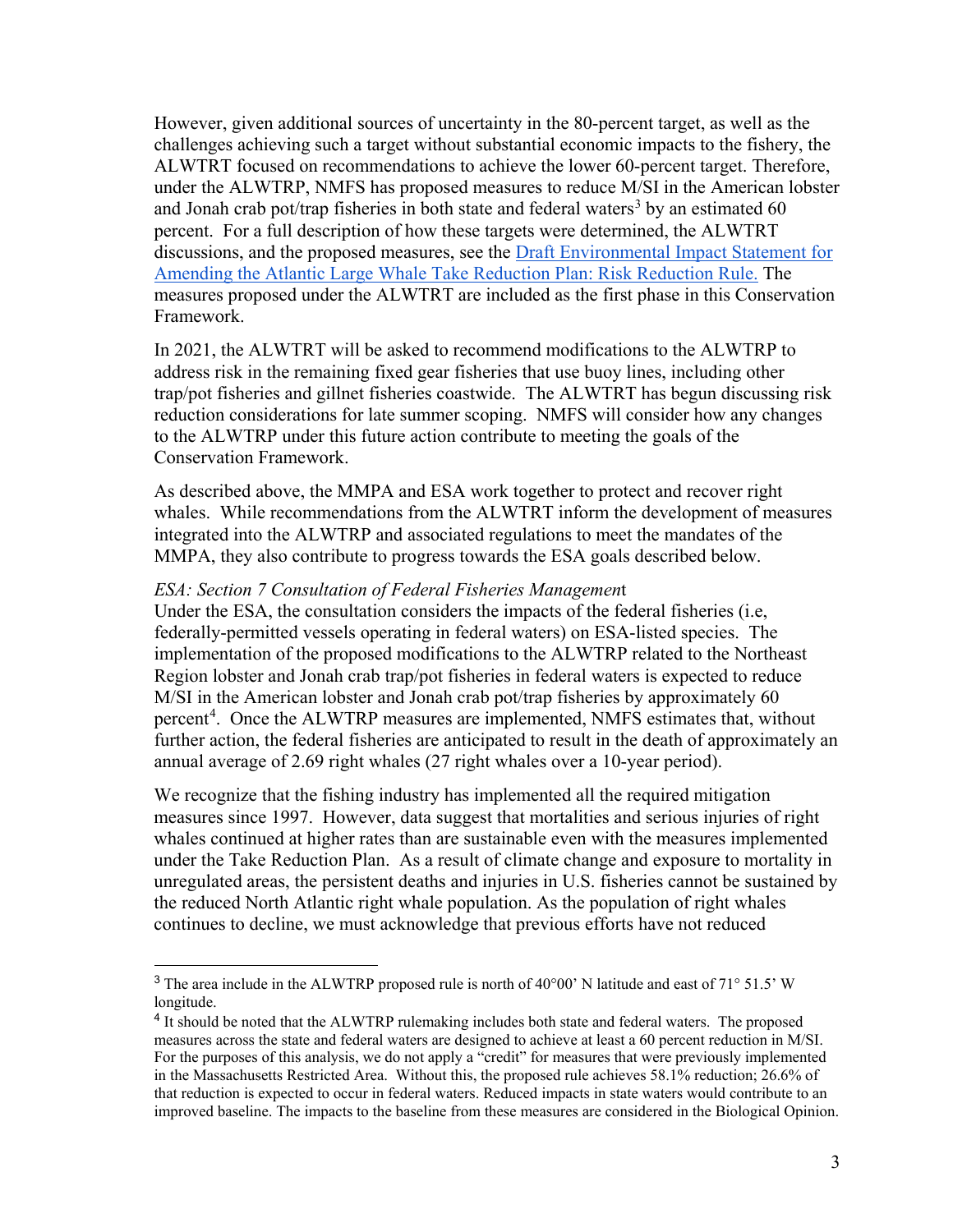entanglements to the degree needed to satisfy ESA and MMPA requirements, and additional efforts are necessary to recover this critically endangered species.

Our analyses indicate that further reductions in entanglements and M/SI in the federal fisheries under this Conservation Framework are needed to ensure the fisheries will not appreciably reduce the likelihood of the survival and recovery of the species as required by the ESA. To determine the extent to which additional measures are needed, we used qualitative and quantitative analyses. We developed a population projection model to predict the population trajectory over [5](#page-3-0)0 years (Linden,  $2021$ )<sup>5</sup>. We recognize that the fisheries are likely to be modified in the next 10 years; however, there is no information available at this time to predict how any future modifications will change the operation of the fisheries. While these changes cannot be considered in the projections now, we have developed and are committing to the comprehensive adaptive management approach and schedule described below so that as new information becomes available, the changes can be considered in the future. The adaptive management approach will also consider changes to calving rates and reductions of M/SI from other non-fishery sources (e.g., vessel strikes).

Using the population projections, we compared the trajectory of the female population after implementing the proposed ALWTRP measures to the trajectory projected if the remaining M/SI in the federal fisheries was further reduced by 25, 50, 75, or 95 percent. With no further reduction in M/SI, our analyses indicate the federal fisheries are impacting the survival and recovery of right whales. We also concluded that reductions below 95 percent were insufficient to meet the ESA mandates as survival and recovery would still be appreciably reduced due to the federal fisheries that would continue to occur, albeit at a lower level. We further refined our analysis and determined that M/SI in the federal fisheries needs to be reduced to  $0.136$  $0.136$  on average annually<sup>6</sup>, within 10 years under a phased implementation (see below), to ensure that the fisheries will not appreciably reduce the likelihood of survival and recovery of the species. Unless M/SI from other sources (i.e., U.S. vessel strikes, non-federal U.S. fisheries, Canadian fisheries and vessel strikes (see below)) are reduced and/or calving rates increase, this level of reduction in M/SI in the federal fisheries is necessary to ensure the goals of the ESA, namely survival and recovery of the species, are met.

Therefore, through this Conservation Framework, we are committing to use our authorities to implement measures to further reduce entanglements and M/SI in federal fisheries, reducing M/SI from an annual average of 2.69 after the implementation of the proposed rule to no more than 0.136. The reduction in entanglements is also expected to reduce sublethal effects that may affect the health and reproductive output of right whales. These reductions will be phased in over the 10-year period (2021-2030). The Conservation Framework describes the targets to be achieved and the dates by which they must be implemented to ensure the Framework's goals are achieved. At this time, the Conservation Framework does not specify the measures that will be implemented. When developing

<span id="page-3-0"></span> <sup>5</sup> Linden, D. 2021. Population projections of North Atlantic right whales under varying human-caused mortality risk and future uncertainty National Marine Fisheries Service, Greater Atlantic Region, Gloucester, MA.

<span id="page-3-1"></span><sup>&</sup>lt;sup>6</sup> Note that the numbers included here differ slightly from the numbers included in the draft Conservation Framework. This is a result of updates to the data considered and new runs of the population projections using the updated information.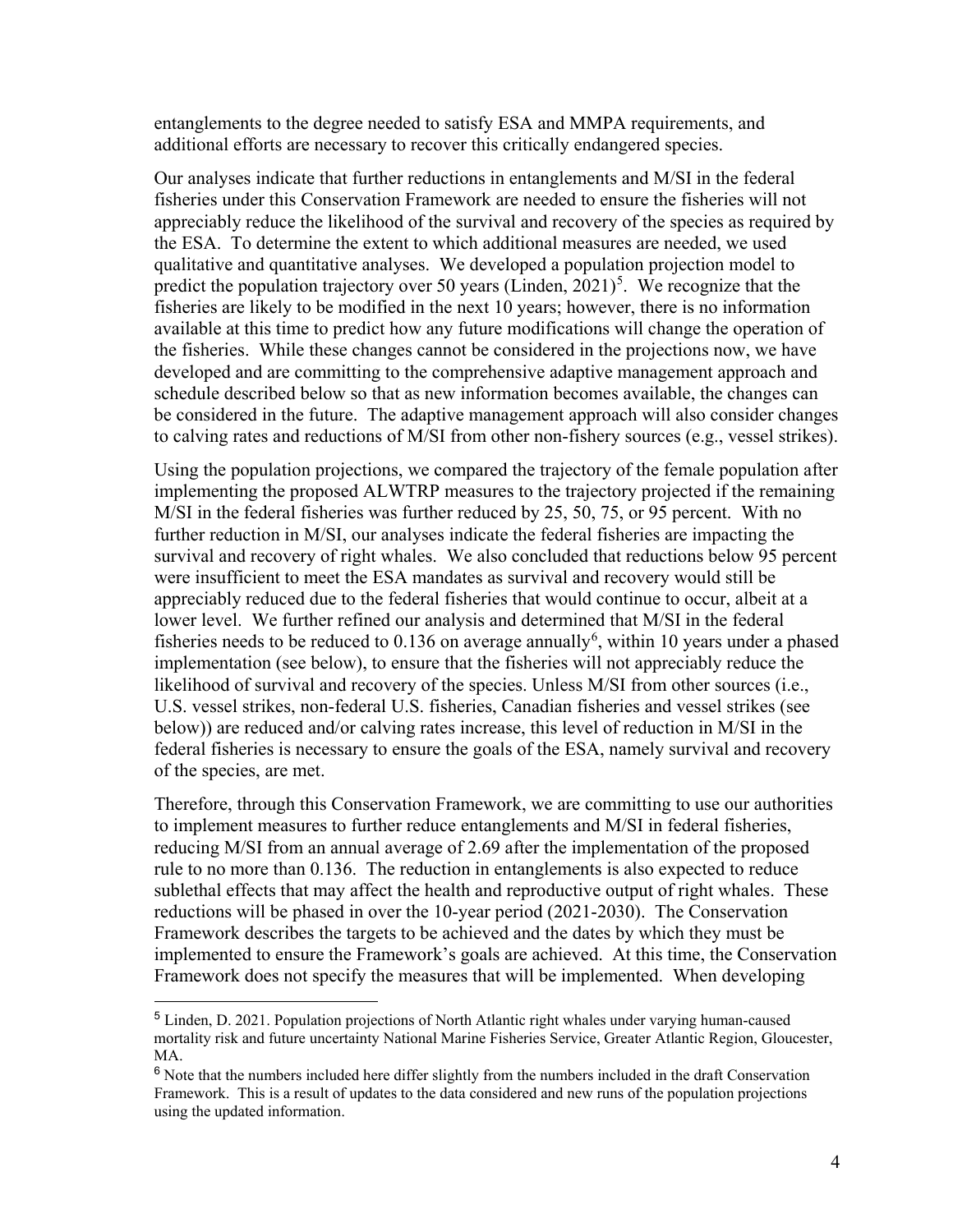measures at each phase, we will be able to consider gear innovations, ALWTRT recommendations, fishing and shipping changes, and evidence of impacts of U.S. and Canadian right whale conservation.

#### *M/SI in Canadian waters*

In the Biological Opinion, we estimate the total M/SI of right whales across their full range. The estimated mortality was then partitioned between the United States and Canada following the methods used for M/SI in fisheries to develop the ALWTRT target. These methods were peer reviewed, and while the reviewers did not come to consensus on accuracy, they considered the approach reasonable. We estimate that, on average, approximately 21 right whales die or are seriously injured annually under current conditions. Of these, 11.10 are estimated to occur in Canadian waters and 10.02 in U.S. waters. In Canada, right whales are protected under the Species at Risk Act and the Fisheries Act. As described in the Opinion, the population projections demonstrate that action is needed in both countries to turn the population trajectory positive. Since 2017, the Government of Canada has implemented measures to protect North Atlantic right whales from impacts from both the fishing and shipping industries. Canada has modified their measures annually to reduce M/SI. Given the limited time these measures have been in effect as well as annual changes to and the dynamic nature of the measures, at this time, we have no way to accurately assess the benefit to right whales from Canada's recent measures. As such, in our current analysis, we are not able to quantify the level of risk reduction in Canada and include it in the analysis. However, we assert that the measures taken by Canada are and will continue to benefit right whales, and as part of our evaluation of new data and measures (see table below), we will periodically consider whether it is possible to attribute a benefit from Canadian measures in our analysis. Until this benefit can be assessed, this Conservation Framework takes a conservative approach that considers the retrospective recent serious injury and mortality rates and plans as if the Canadian measures are not benefitting the right whale population. As more information becomes available on risk reduction in Canadian waters and from other U.S. sources (e.g., vessel strikes), the Conservation Framework may be modified to reduce the degree to which additional measures are needed while ensuring that the fisheries in the Framework are not appreciably reducing survival and recovery of the species.

### *Adaptive Management within the Conservation Framework*

This Conservation Framework is designed to increase the likelihood of not only survival but also successful recovery of right whales, as required by the ESA. To accomplish this, the Conservation Framework recognizes and addresses many sources of uncertainty. Conservative assumptions are made about future conditions, including environmental conditions, threats, and the species' response to management actions in the United States and Canada. We recognize that there are efforts to reduce M/SI from other sources, uncertainty associated with available data, and changing environmental conditions. To maintain the maximum likelihood of recovery success over time, this Conservation Framework is adaptive and allows for revisions as additional information becomes available or should any of the assumptions require revisions. Adaptive management, that is, adjusting management as management results, needs, and other events become better understood, provides a systematic means of addressing uncertainties and is an important component of this Conservation Framework. A primary tenet of adaptive management is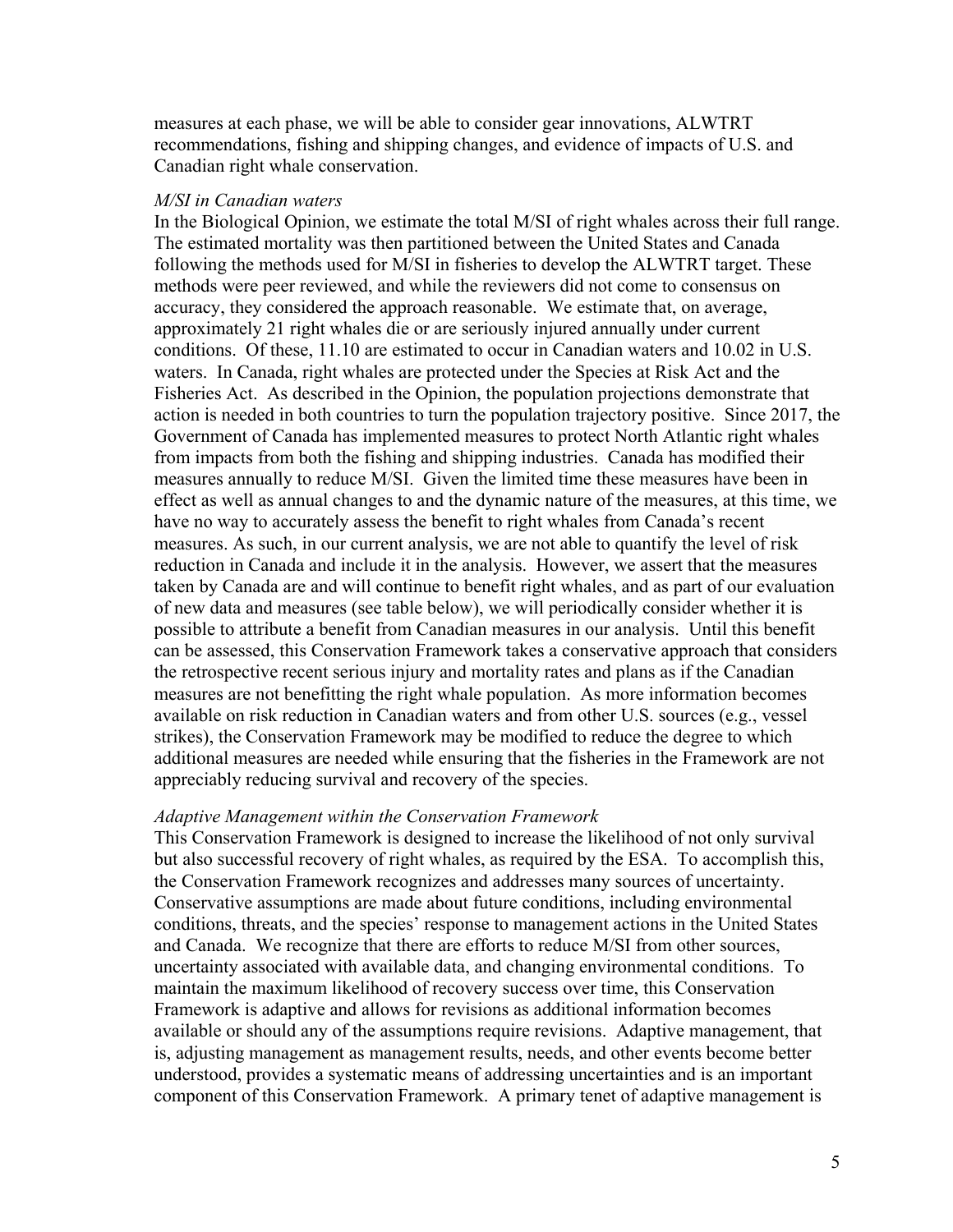to evaluate the efficacy of management actions. Therefore, the Conservation Framework includes a comprehensive evaluation mid-way through implementation to determine whether the target reductions in M/SI currently specified for the final five years of the Framework need to be fully implemented. During the evaluation period, we will assess the U.S. and Canadian risk reduction measures, the population status, and calving and survival rates to determine the extent to which additional measures are needed. The Conservation Framework currently assumes no changes to the species' status or reductions in M/SI from other sources, with the exception of actions in state waters from the proposed ALWTRP rule or related state measures. If reductions in M/SI from sources other than the federal fisheries or improvements to the species status are identified during the evaluation, we will revisit this assumption to determine whether it is necessary for all elements of the Conservation Framework to be fully implemented to achieve its conservation goals.

# **Conservation Framework Actions**

The Conservation Framework actions include the current ALWTRP rulemaking and anticipates three additional rulemakings over the next ten years. We will conduct evaluations at defined periods and adapt the Conservation Framework as appropriate. At year five, we will comprehensively evaluate whether and to what extent the fourth and final rulemaking needs to be implemented.

| <b>Phase</b>   | Year      | <b>Conservation Framework Action Description</b>                                                                                                                                                                                                                                                                                                                                                                                                                                                                                            |
|----------------|-----------|---------------------------------------------------------------------------------------------------------------------------------------------------------------------------------------------------------------------------------------------------------------------------------------------------------------------------------------------------------------------------------------------------------------------------------------------------------------------------------------------------------------------------------------------|
|                | Annually  | Provide updates, as appropriate, on the implementation of the Framework to<br>the New England and Mid-Atlantic Fishery Management Councils, Atlantic<br>States Marine Fisheries Commission, and ALWTRT.                                                                                                                                                                                                                                                                                                                                     |
| 1              | 2021      | NMFS implements the MMPA ALWTRP rulemaking focused on 60%<br>reduction in right whale M/SI incidental to the American lobster and Jonah<br>crab trap/pot fisheries. In federal waters, this action reduces M/SI from<br>entanglement, on average annually, to 2.69. Implementation for certain<br>measures will begin in 2021; others will be phased over time.                                                                                                                                                                             |
| $\overline{2}$ | 2023      | NMFS implements rulemaking to reduce M/SI in federal gillnet and other<br>pot/trap (i.e., other than lobster and Jonah crab fisheries included in Phase<br>1) fisheries by 60%, reducing M/SI from entanglement, on average<br>annually, to 2.61. As described above, the ALWTRT will convene in 2021<br>to recommend modifications to the ALWTRP to address risk in the<br>remaining fixed gear fisheries. This phase will consider how any changes to<br>the ALWTRP contribute to achieving the target reduction under this<br>Framework. |
| Evaluation     | 2023-2024 | NMFS evaluates any updated or new data on right whale population and<br>threats to assess progress towards achieving the conservation goals of this<br>Framework. At this time, we will also assess measures taken by Canada to<br>address serious injury and mortality in Canadian waters.                                                                                                                                                                                                                                                 |
| 3              | 2025      | NMFS implements rulemaking to further reduce M/SI by 60% in all federal                                                                                                                                                                                                                                                                                                                                                                                                                                                                     |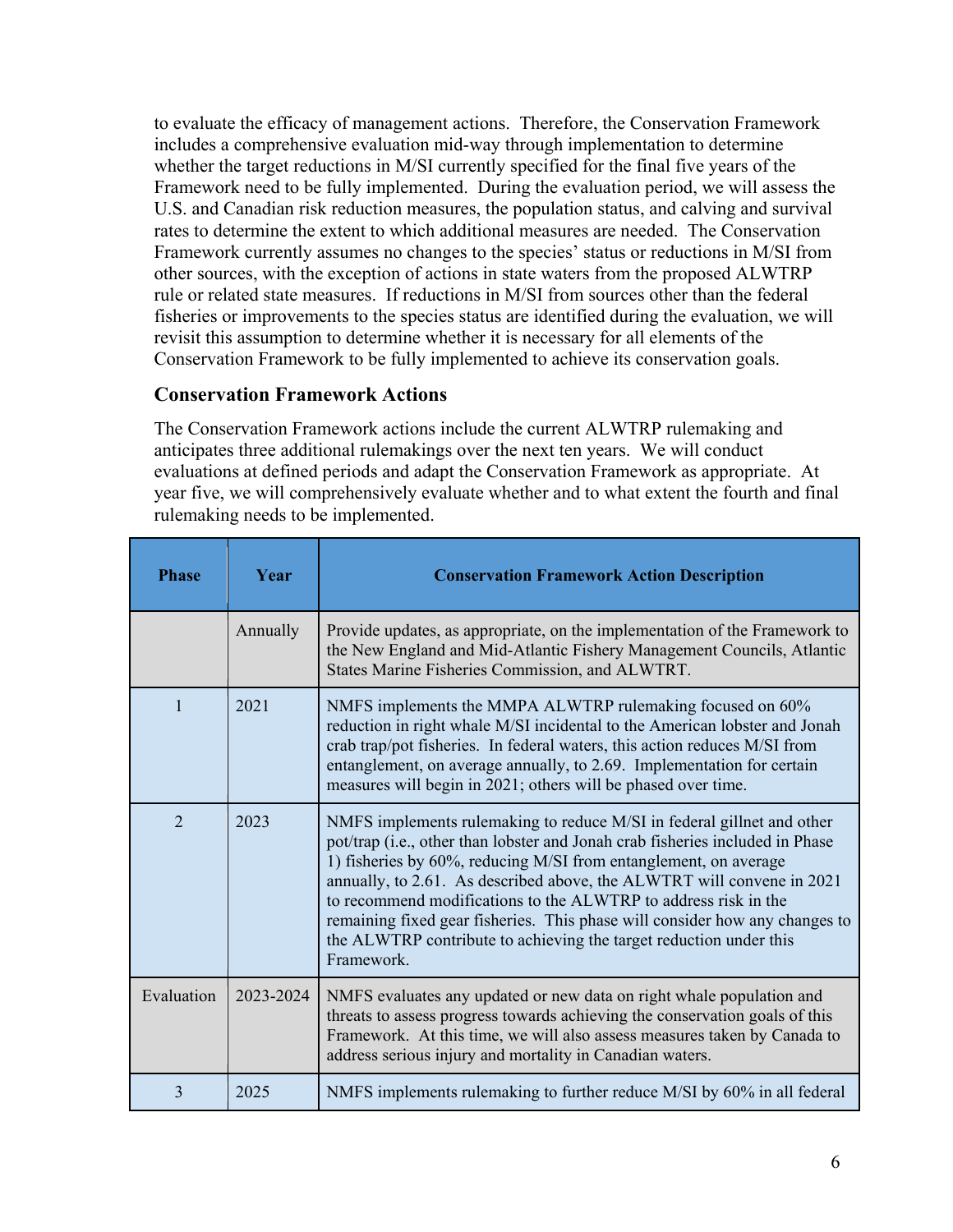| <b>Phase</b> | <b>Year</b> | <b>Conservation Framework Action Description</b>                                                                                                                                                                                                                                                                                                                                                                                                                                                                                                                                                                                                                                                                                                                                                                                                     |
|--------------|-------------|------------------------------------------------------------------------------------------------------------------------------------------------------------------------------------------------------------------------------------------------------------------------------------------------------------------------------------------------------------------------------------------------------------------------------------------------------------------------------------------------------------------------------------------------------------------------------------------------------------------------------------------------------------------------------------------------------------------------------------------------------------------------------------------------------------------------------------------------------|
|              |             | fixed gear fisheries, reducing M/SI from entanglement, on average annually,<br>to 1.04.                                                                                                                                                                                                                                                                                                                                                                                                                                                                                                                                                                                                                                                                                                                                                              |
| Evaluation   | 2025-2026   | NMFS evaluates measures implemented in the 2025 action as well as new<br>data on the right whale population and threats to assess progress towards<br>achieving the conservation goals of this Framework. Based on the results of<br>this evaluation, NMFS will determine the degree to which additional<br>measures are needed to ensure the fisheries are not appreciably reducing the<br>likelihood of survival and recovery. As described above, if actions outside<br>the federal fisheries reduce risk to right whales by 0.5 M/SI on average<br>annually (1 whale every two years), the M/SI reduction requirement in<br>Phase 4 will be reduced from 87 to 39 percent. If M/SI from other sources<br>is reduced by greater than one M/SI on average annually, we will evaluate<br>whether further action in the federal fisheries is needed. |
| 4            | 2030        | In accordance with the goals identified in the 2025-2026 evaluation, NMFS<br>implements regulations to further reduce M/SI (up to $87\%$ ) in fixed gear<br>fisheries. With an 87% reduction, M/SI will be reduced to 0.136.                                                                                                                                                                                                                                                                                                                                                                                                                                                                                                                                                                                                                         |

*Evaluation of Reductions by 2030 Needed to Achieve Conservation Framework Goals* NMFS will evaluate population metrics and threats including, but not limited to:

- 1. Population status.
- 2. Population distribution and habitat use.
- 3. Calving and survival rates.
- 4. Entanglements in U.S. state, U.S. federal, and Canadian commercial fisheries.
- 5. Changes to the federal fisheries (e.g., changes in co-occurrence due to shifts in areas the fishery operates or changes in effort).
- 6. Vessel strikes in U.S. and Canadian waters.
- 7. Apportionment of M/SI (including cryptic mortality) to federal fisheries and other sources, including M/SI in Canada, and between vessel strikes and entanglement.

In 2025-2026, we will re-run the population projections to assess the female population trajectory given any new information. These population projections will help inform the level of further reductions in M/SI that will be needed to achieve the conservation goals of the Conservation Framework and to ensure the federal fisheries are not appreciably reducing the likelihood of survival and recovery. According to the current analysis, a reduction in M/SI in U.S. commercial fisheries of up to 87 percent would be required. That M/SI reduction may be reduced from the 87 percent target to a target of 39 percent if an action outside the federal fisheries reduces risk to right whales by 0.5 M/SI on average annually (1 whale every two years).

It is possible that population-wide risk reduction measures or population growth will reach a level at which further action in the federal fisheries is not needed. If M/SI from other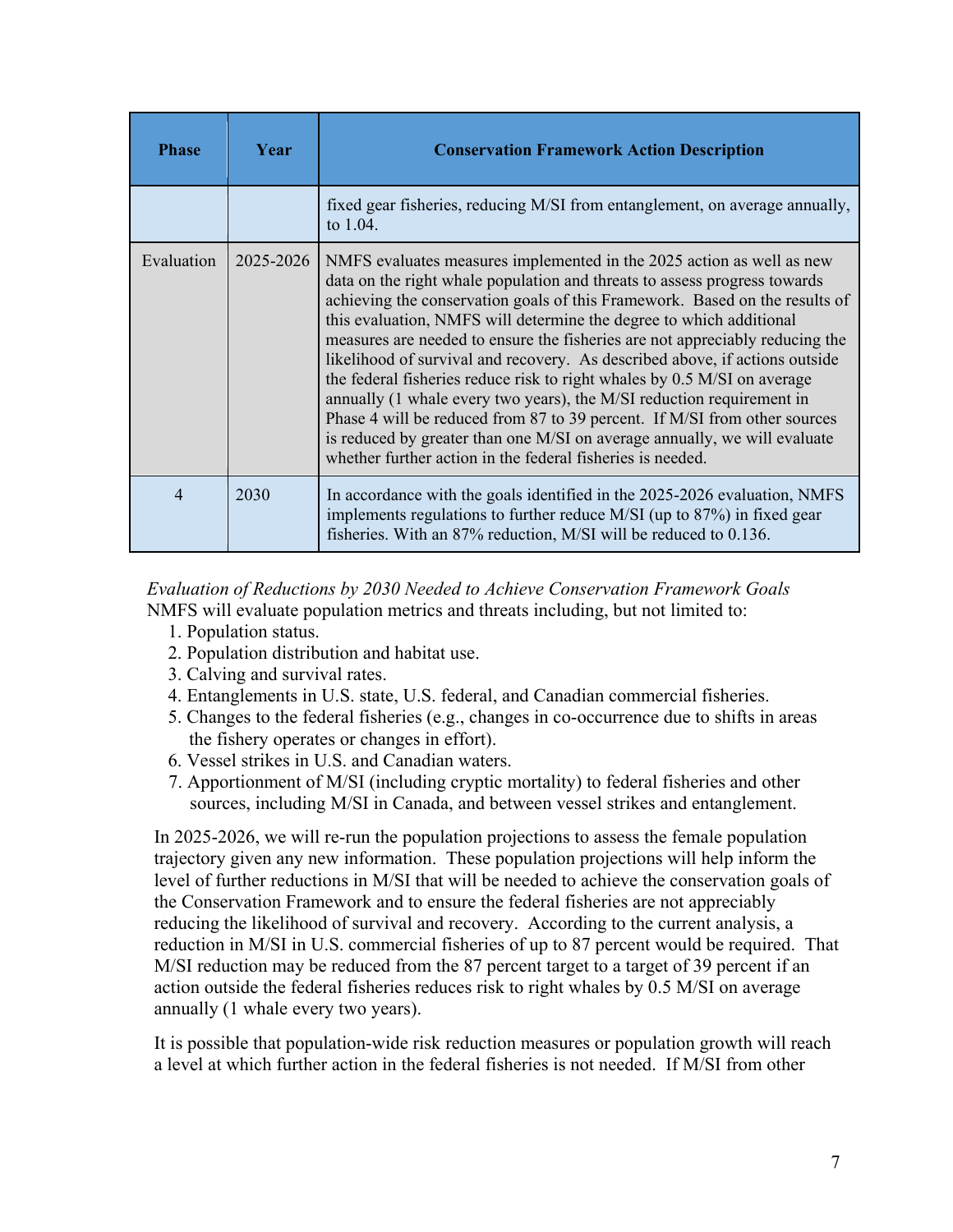sources is reduced by greater than one M/SI on average annually, we will evaluate whether further action in the federal fisheries is needed and, if so, at what level.<sup>[7](#page-7-0)</sup>

### **Development of Measures - Engaging and Coordinating With Partners**

As described above, this Conservation Framework specifies targets rather than particular measures to be implemented. We are committed to working with our partners on the implementation of measures to meet the goals of the Conservation Framework. Examples of potential conservation measures may include, but are not limited to, measures such as further buoy line reduction by increasing traps per trawl, further weakening of vertical buoy lines, converting to bottom-stowed vertical lines with remote retrieval devices (referred to as 'ropeless' fishing), targeted seasonal restricted areas closed to buoy lines, broad buoy line restrictions, and managing the number of vertical lines through a buoyline allocation program.

NMFS will consider input from the New England and Mid-Atlantic Fishery Management Councils and the Atlantic States Marine Fisheries Commission in developing and implementing mitigation measures under this Conservation Framework. We anticipate that the ALWTRT will be convened at least annually to evaluate incidental entanglement mortality and serious injury, right whale population status, gear monitoring, gear research, and compliance, as required by the MMPA. Any ALWTRT recommendations and associated MMPA rulemaking will be considered. Additionally, at the ALWTRT meetings, as appropriate, we will provide updates on the implementation of the Conservation Framework. Team members' individual input received during these updates, along with other new information, will be considered when developing mitigation measures to meet the objectives of the Conservation Framework. We are committed to implementing this Conservation Framework to further reduce M/SI in the federal fisheries to meet the mandates of the ESA and plan to work closely with our partners throughout the process. We will consider all input received by stakeholders in developing and implementing measures to reach the conservation targets by the dates specified in this Conservation Framework.

# **Other Sources of Mortality**

While this Conservation Framework is specific to the federal fisheries in the Greater Atlantic Region, NMFS and our partners are also working to address other sources of M/SI in the United States and in Canada, as described below.

### *U.S. Commercial Fisheries in State Waters*

We continue to work with states and the ALWTRT to reduce M/SI of large whales, not just right whales, incidentally captured in both state and federal fisheries. The current ALWTRP rulemaking includes measures that apply in state (as well as federal) lobster and crab trap/pot fisheries. Additionally, to obtain authorization for incidentally taking ESAlisted marine mammals, such as right whales, states must apply for an ESA section  $10(a)(1)(B)$  incidental take permit for state fisheries. Those applications must include conservation plans that specify the anticipated impact of the state fisheries on the species

<span id="page-7-0"></span> <sup>7</sup>We understand that any changes to the Framework may require reinitiation of the Batched Fisheries Opinion under section 7 of the ESA.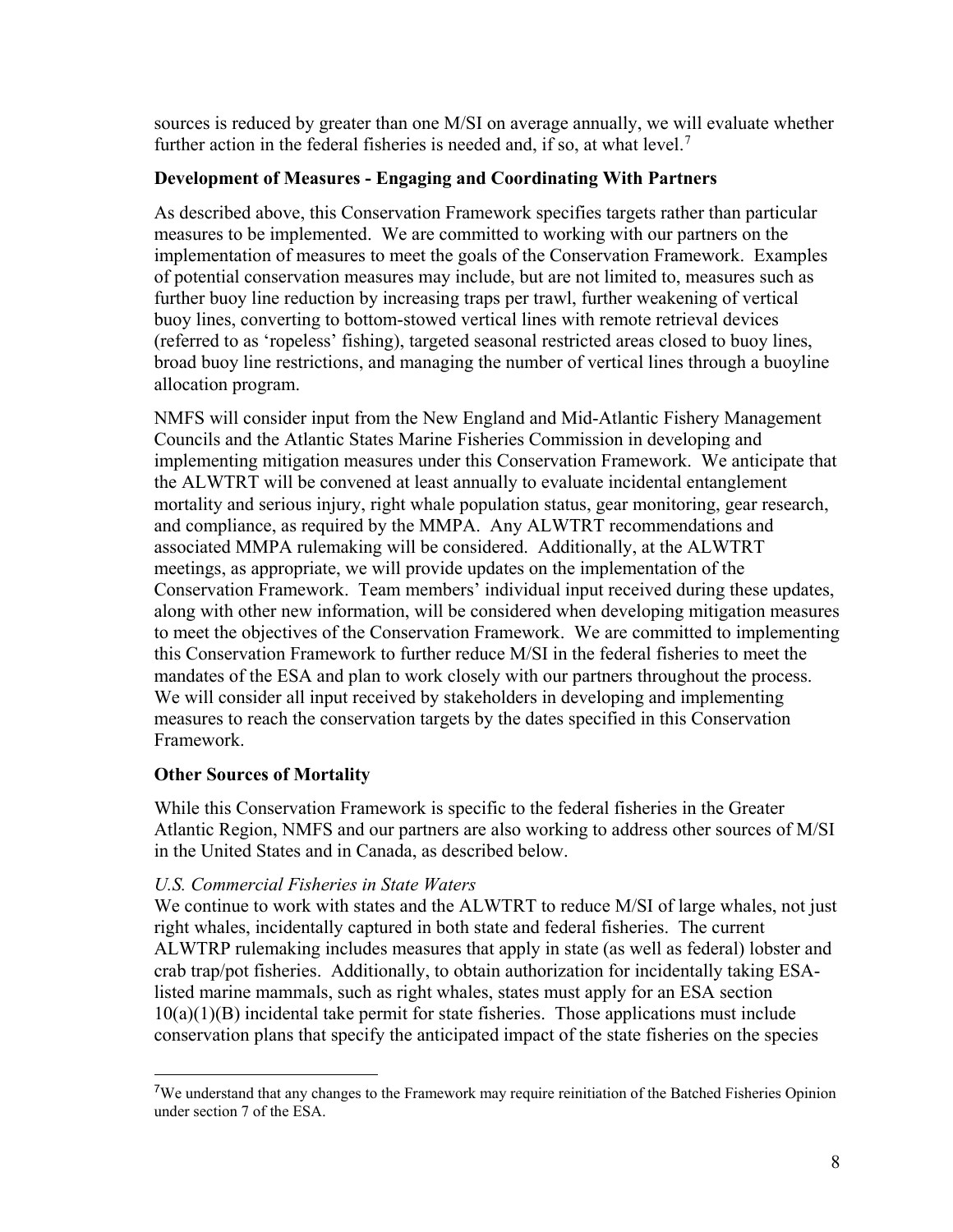and its habitat, measures to monitor, minimize, and mitigate such impacts, as well as other information. The Commonwealth of Massachusetts has indicated they are preparing an application, and other New England states have expressed interest or reached out for information on this process. Regardless of whether states apply for ESA section 10 incidental take permits, as noted previously, the ALWTRT will continue its work to identify take reduction measures for state fisheries as part of the MMPA take reduction process. In addition to the efforts of NMFS and the ALWTRT, states such as the Commonwealth of Massachusetts have enacted their own measures (e.g., time/area closures) that expand upon the ALWTRP measures.

#### *U.S. Vessel Strikes*

NMFS has implemented a number of measures to reduce the risk of vessel strikes to right whales in U.S. Atlantic waters. These include mandatory speed restrictions for most vessels greater than 65 feet in length transiting through designated Seasonal Management Areas, vessel routing measures to reduce the co-occurrence of vessels and whales, and the establishment of Dynamic Management Areas and Right Whale Slow Zones where vessels are requested to either slow down or avoid areas where aggregations of right whales have recently been detected. Additionally, NMFS maintains a longstanding 500-yard minimum approach distance for right whales to prevent accidental strikes and regularly reaches out to mariners through the USCG Mandatory Ship Reporting system, port meetings, and other avenues to educate vessel operators about speed restrictions and alert them to the presence of right whale aggregations.

However, vessel strike remains a threat to right whales in U.S. (and Canadian, see below) waters. In early 2021, NMFS released an assessment of the vessel strike reduction measures, including an assessment of the effectiveness of mandatory vessel speed restrictions, as it pertains to right whale management. NMFS collected comments on that assessment and, considering these public comments, is currently evaluating the need for future action or potential modifications to the vessel strike reduction efforts to enhance protection of right whales.

In addition to NMFS' efforts, the Commonwealth of Massachusetts has enacted its own measures in the Cape Cod Bay area, mandating a 10-knot speed limit for most vessels less than 65 feet in length during March and April when right whales commonly aggregate in the Bay.

#### *Entanglements and Vessel Strikes in Canadian Waters*

NMFS remains committed to working with Canada through various bilateral fora including the U.S.-Canada bilateral working group to focus on the cross-boundary conservation and protection of right whales. Specifically, NMFS continues to regularly engage with Fisheries and Oceans Canada and Transport Canada at both the senior leadership and staff levels to share information and explore opportunities for collaboration on transboundary resource management issues. This includes the efforts of the bilateral right whale working group to identify jointly data and management gaps that are impeding recovery of right whales in both Canada and the United States. NMFS is committed to working with Canada through the [MMPA Import Provisions process t](https://www.fisheries.noaa.gov/foreign/marine-mammal-protection/noaa-fisheries-establishes-international-marine-mammal-bycatch-criteria-us-imports)o evaluate whether applicable Canadian fisheries have regulatory programs that are comparable in effectiveness to the regulatory